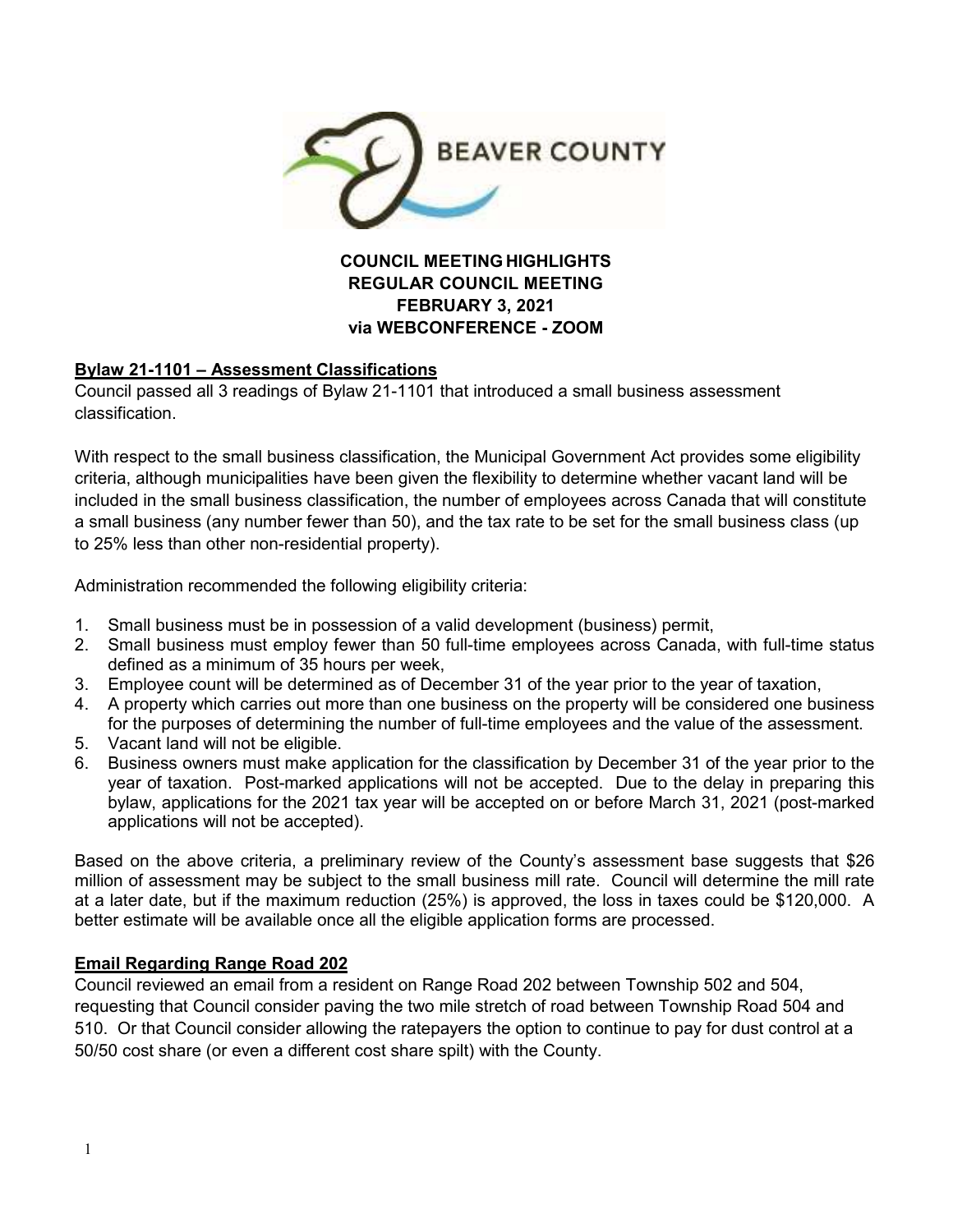## **Dust Control Policy**

Council approved the amended Dust Control Policy, specifically guideline #4 regarding Short-Term Applications.

The amendment removes the bullet in guideline #4 Short-Term Applications:

*• 2020 - Ratepayer pays 100% of product cost and County covers the remainder.* 

Council passed a motion that administration bring back the Fee for Services Bylaw to the February 17, 2021 meeting for review in regards to the Dust Control Fees.

#### **Secondary Highway 870**

Council passed a motion that Council support Reeve Kallal in forwarding letters in regards to paving Secondary Highway 870 to affected stakeholders and canvasing political partners.

### **Letter from M.D. of Bonnyville re: Federation of Municipalities**

Council reviewed a letter from the M.D. of Bonnyville regarding the need for stronger a Western Canadian Municipal Advocate.

Council passed a motion to respond to the M.D. of Bonnyville's letter, providing answers to their questions, as presented.

### **Response from Minister McIver regarding Highway 14 Twinning Request**

Council reviewed a letter from the Minister of Transportation, Ric McIver, advising that he had received the County's letter of December 8, 2020, requesting the twinning of Highway 14.

Minister McIver advised that while Highway 14 is an important link in the provincial highway network and that traffic has increased in the recent years, the traffic volumes are not at the numbers to warrant twinning.

Council passed a motion directing administration to invite Mr. Mike Damberger, Regional Director, Alberta Transportation, to a future Council meeting.

### **Whistle Cessation**

Councillor Bruce advised that Omar Alghabra is the new Federal Minister of Transportation.

Council passed a motion to invite the Federal Minister of Transportation to a future Council meeting to discuss the County's Whistle Cessation applications.

### **Wild Oats and Notes**

Council reviewed a letter from the Wild Oats and Notes Society and received the letter as information.

The next Regular Council meeting is scheduled for Wednesday, February 17, 2021, commencing at 8:30 am, to be conducted via Zoom.

> Live Streaming of the meeting is available on the day of the meeting via YouTube: https://www.youtube.com/channel/UCJelgBIzpUup4GDeMECLHcQ

## *Please note that Council will be meeting via electronic means until the COVID-19 physical distancing requirement has been lifted.*